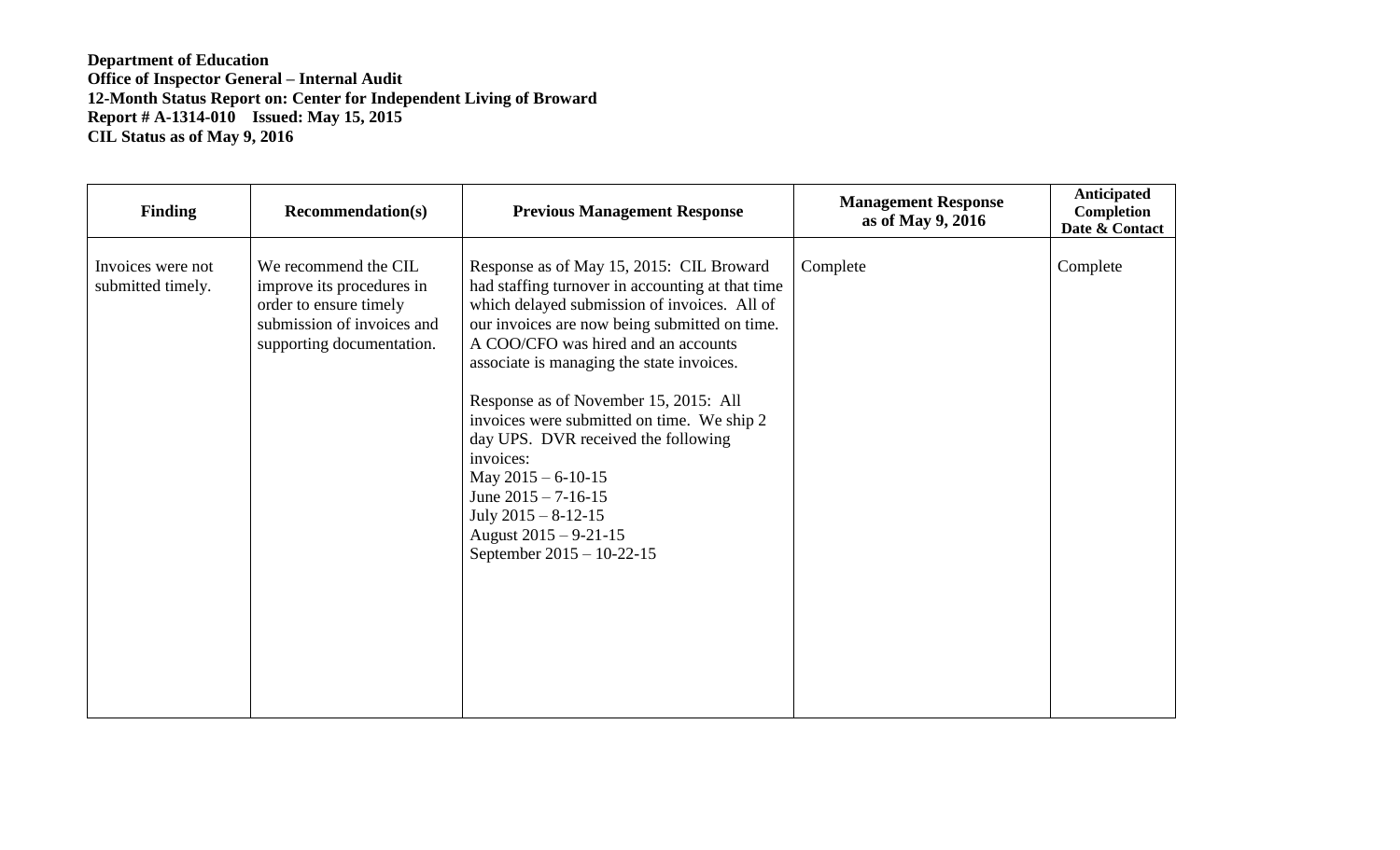| <b>Finding</b>                                                                   | <b>Recommendation(s)</b>                                                                                                                                                                                                                                            | <b>Previous Management Response</b>                                                                                                                                                                                                                                                                                                                                                                                                                                                                                                                                                                                                                                                                                                                                                                                                                                                                                    | <b>Management Response</b><br>as of May 9, 2016 | <b>Anticipated</b><br>Completion<br>Date & Contact |
|----------------------------------------------------------------------------------|---------------------------------------------------------------------------------------------------------------------------------------------------------------------------------------------------------------------------------------------------------------------|------------------------------------------------------------------------------------------------------------------------------------------------------------------------------------------------------------------------------------------------------------------------------------------------------------------------------------------------------------------------------------------------------------------------------------------------------------------------------------------------------------------------------------------------------------------------------------------------------------------------------------------------------------------------------------------------------------------------------------------------------------------------------------------------------------------------------------------------------------------------------------------------------------------------|-------------------------------------------------|----------------------------------------------------|
| CIL expenditures did<br>not conform with the<br>approved contract<br>and budget. | We recommend the CIL<br>enhance its procedures to<br>ensure expenses reimbursed<br>through DVR's contract are<br>allowable and the CIL<br>receives written approval<br>from the DVR contract<br>manager prior to making<br>modifications to the contract<br>budget. | Response as of May 15, 2015: The DVR<br>quarterly budget reconciliation form allows for<br>a 10% variance, "contractor must provide with<br>the quarterly report a brief explanation of<br>variances on any line item that is 10 percent or<br>greater." The Tower Club expenses were for<br>Board committee meetings to accommodate<br>for needed space and were a benefit to the<br>organization. However, we no longer have<br>that membership and will continue to<br>strengthen our contract management $\&$<br>compliance.<br>Response as of November 15, 2015:<br>Procedures were enhanced by including an<br>additional reviewer before submission of State<br>invoices to DVR and our payment request<br>forms have OMB A-122 allowable expense<br>menu for accounting to verify allowable<br>expenses. CIL Broward has conformed and<br>stayed within the line items of the approved<br>contract and budget. | Complete                                        | Complete                                           |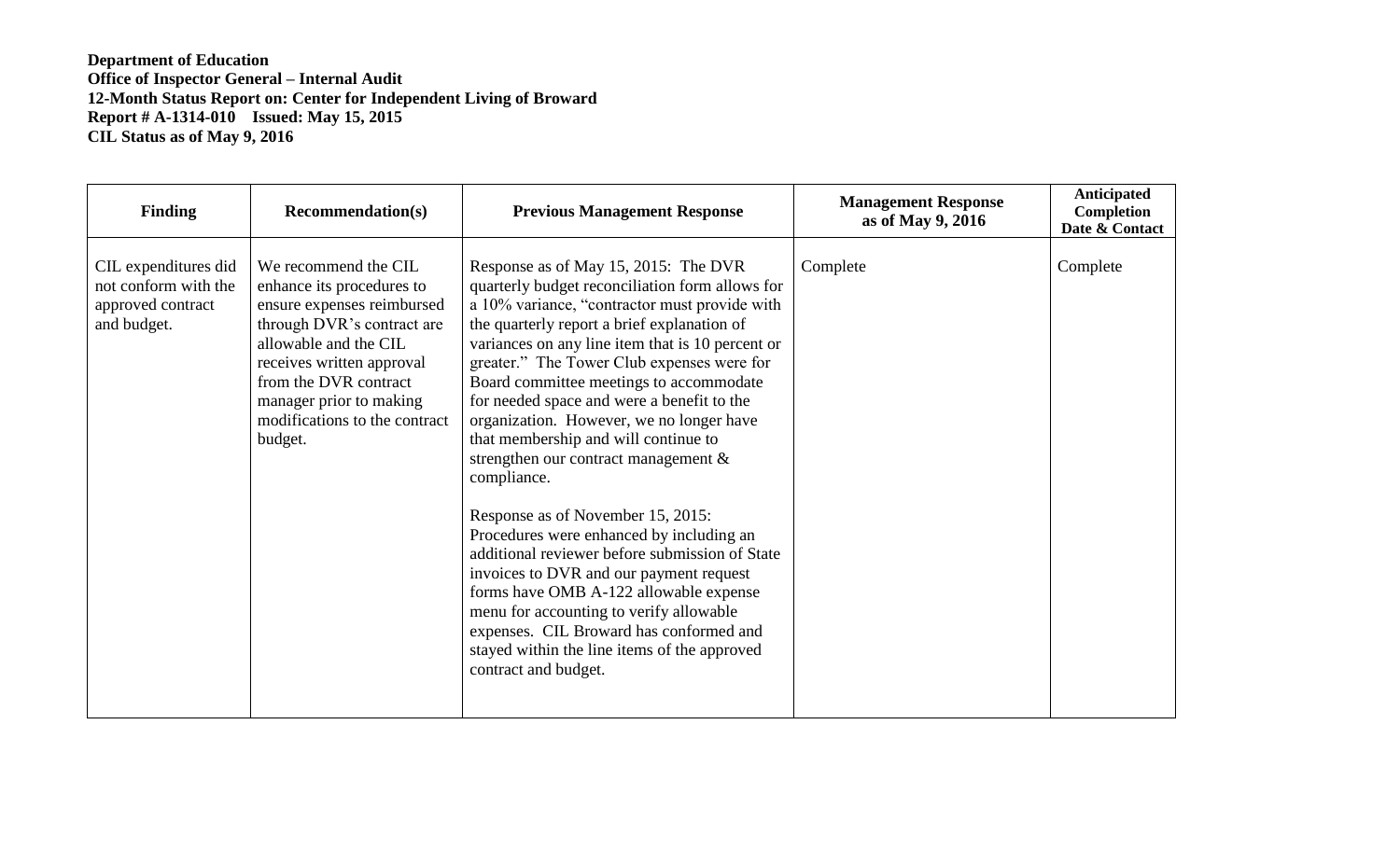| <b>Finding</b>                                    | <b>Recommendation(s)</b>                                                                                                                                                                              | <b>Previous Management Response</b>                                                                                                                                                                                                                                                                                                                                                                                                                                                                                                                                                                                                                                                                                                                                                                                                          | <b>Management Response</b><br>as of May 9, 2016                                                                                                                                                                                                                                                                                 | Anticipated<br>Completion<br>Date & Contact |
|---------------------------------------------------|-------------------------------------------------------------------------------------------------------------------------------------------------------------------------------------------------------|----------------------------------------------------------------------------------------------------------------------------------------------------------------------------------------------------------------------------------------------------------------------------------------------------------------------------------------------------------------------------------------------------------------------------------------------------------------------------------------------------------------------------------------------------------------------------------------------------------------------------------------------------------------------------------------------------------------------------------------------------------------------------------------------------------------------------------------------|---------------------------------------------------------------------------------------------------------------------------------------------------------------------------------------------------------------------------------------------------------------------------------------------------------------------------------|---------------------------------------------|
| Service hours were<br>inconsistently<br>recorded. | We recommend the CIL<br>develop policies and<br>procedures to ensure service<br>hours are recorded accurately<br>and the supporting<br>documentation agrees with<br>the monthly performance<br>report | Response as of May 15, 2015: The CIL<br>Broward provided more than two times the<br>contracted consumer service hours. More<br>hours were documented by staff after the<br>monthly report was generated which caused a<br>count discrepancy. However, we will develop<br>policies and procedures for service hour<br>documentation, and a cutoff date for entering<br>service hours. It is our understanding as well<br>as other CILs that in some instances<br>duplication of service hours is permitted.<br>Response as of November 15, 2015: New<br>Policies & Procedures was developed for<br>recording service hours and all case<br>management staff received Service hours<br>Training in September 2015. Please see<br>attached CIL case management policy and<br>signed verification of staff that participated in<br>the training. | Service Hours are now being<br>documented accurately. Our<br>database management system<br>provider, CIL Suites, was utilizing<br>an outdated form for reporting<br>which caused a discrepancy in the<br>numbers. That has been corrected<br>and updated and all service hours<br>reports are now accurately being<br>recorded. | Complete                                    |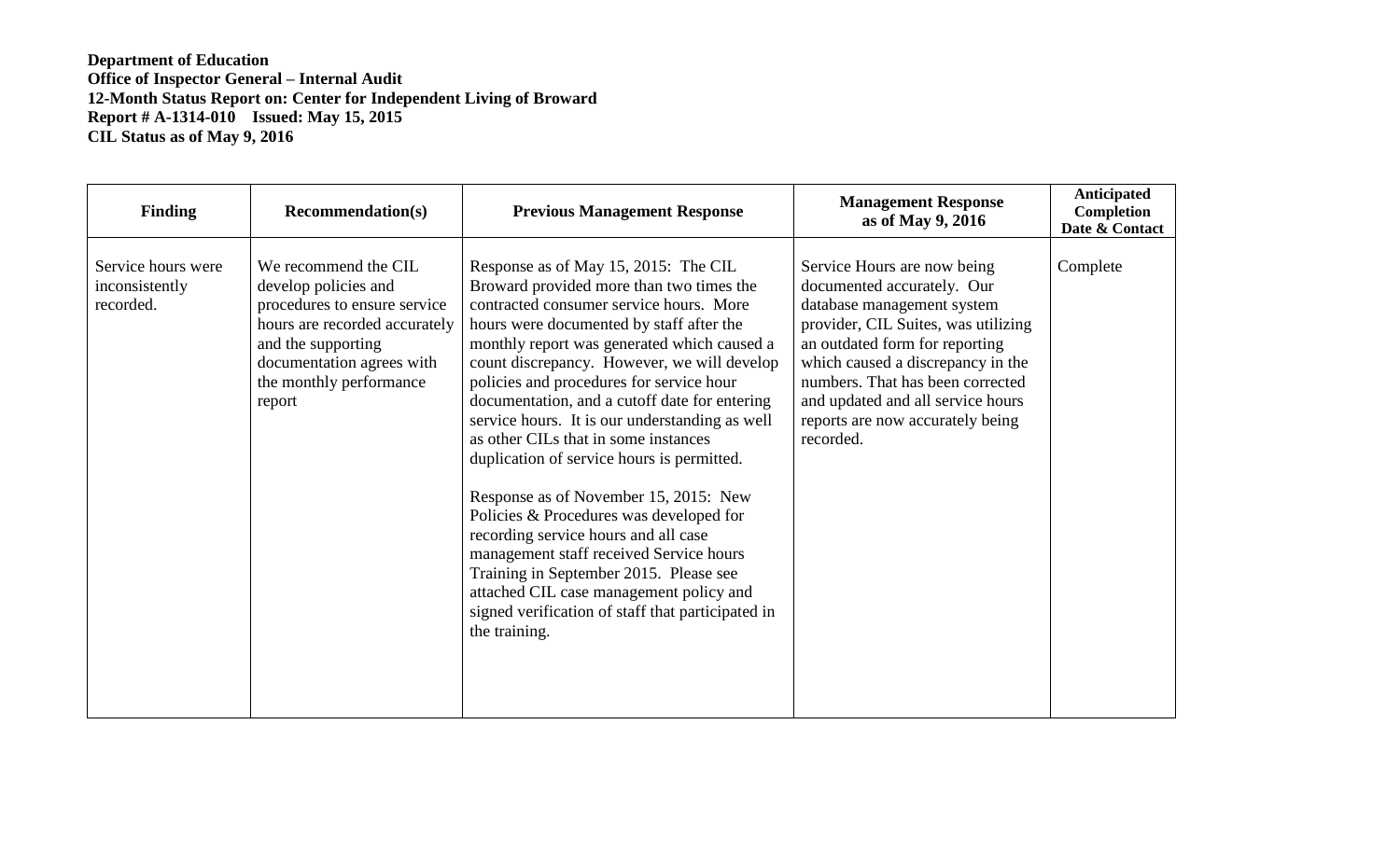| <b>Finding</b>                                                                      | <b>Recommendation(s)</b>                                                                                                                                            | <b>Previous Management Response</b>                                                                                                                                                                                                                                                                                                                                                                                                                                                                                                                                                                                                                                                                                                   | <b>Management Response</b><br>as of May 9, 2016 | Anticipated<br>Completion<br>Date & Contact |
|-------------------------------------------------------------------------------------|---------------------------------------------------------------------------------------------------------------------------------------------------------------------|---------------------------------------------------------------------------------------------------------------------------------------------------------------------------------------------------------------------------------------------------------------------------------------------------------------------------------------------------------------------------------------------------------------------------------------------------------------------------------------------------------------------------------------------------------------------------------------------------------------------------------------------------------------------------------------------------------------------------------------|-------------------------------------------------|---------------------------------------------|
| <b>Consumer Service</b><br>Records (CSR) were<br>missing required<br>documentation. | We recommend the CIL<br>enhance its procedures to<br>ensure all required<br>documents are maintained in<br>the CSRs and IL plans are<br>reviewed at least annually. | Response as of May 15, 2015: The CIL<br>Broward will enhance its procedures to ensure<br>all required documents are maintained and that<br>annual reviews are completed. A consumer<br>service record checklist form will be<br>developed for all files and signed off by<br>supervisors for compliance. Random file<br>checks will also be performed to review annual<br>reviews.<br>Response as of November 15, 2015: Case<br>Management Policies & Procedures training<br>was provided on September 15, 2015 to all<br>staff handling consumer service records. An<br>overview of required documentation and<br>annual reviews was provided. A checklist of<br>required documentation and annual reviews are<br>kept in all files. | Complete                                        | Complete                                    |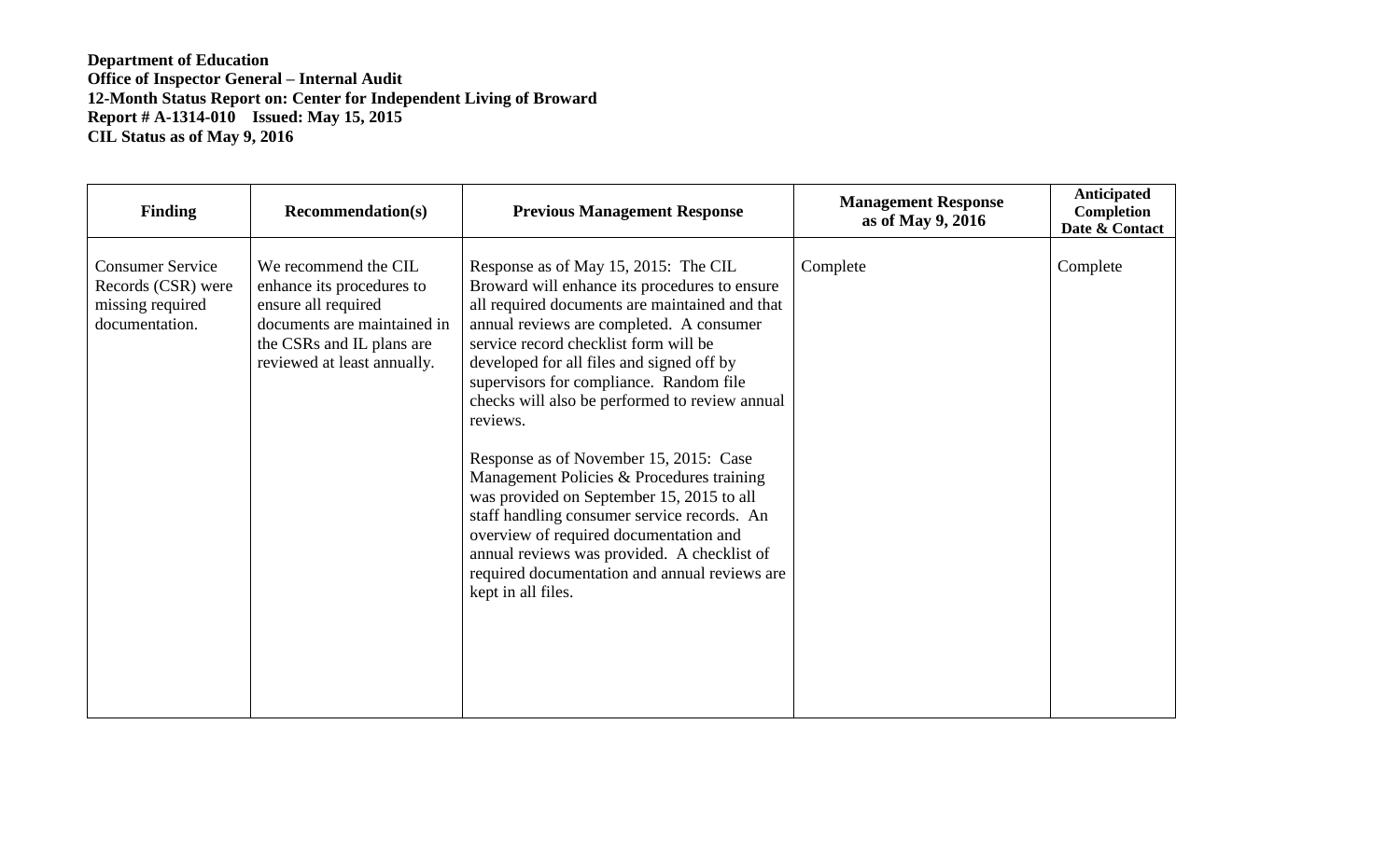| <b>Finding</b>                                   | <b>Recommendation(s)</b>                                                                                                                                                                                                                                                                                                          | <b>Previous Management Response</b>                                                                                                                                                                                                                                                                                                                                                                                                                       | <b>Management Response</b><br>as of May 9, 2016 | Anticipated<br>Completion<br>Date & Contact |
|--------------------------------------------------|-----------------------------------------------------------------------------------------------------------------------------------------------------------------------------------------------------------------------------------------------------------------------------------------------------------------------------------|-----------------------------------------------------------------------------------------------------------------------------------------------------------------------------------------------------------------------------------------------------------------------------------------------------------------------------------------------------------------------------------------------------------------------------------------------------------|-------------------------------------------------|---------------------------------------------|
| Employee time was<br>not accurately<br>recorded. | We recommend the CIL<br>develop policies and<br>procedures to ensure<br>timesheets are completed in<br>accordance with the federal<br>regulations and salary<br>allocations are based on a<br>determination of the actual<br>hours worked and<br>commensurate with the<br>applicable benefits received<br>by each funding source. | Response as of May 15, 2015: Timesheets<br>now have grant time allocations and staff are<br>using and documenting appropriate time<br>allocations. Preparation of timesheet policies<br>and procedures will be amended and updated.<br>Response as of November 15, 2015:<br>Timesheets are developed in accordance with<br>federal regulations (see attached policy and<br>sample timesheet with grant time allocations<br>that staff are now utilizing.) | Complete                                        | Complete                                    |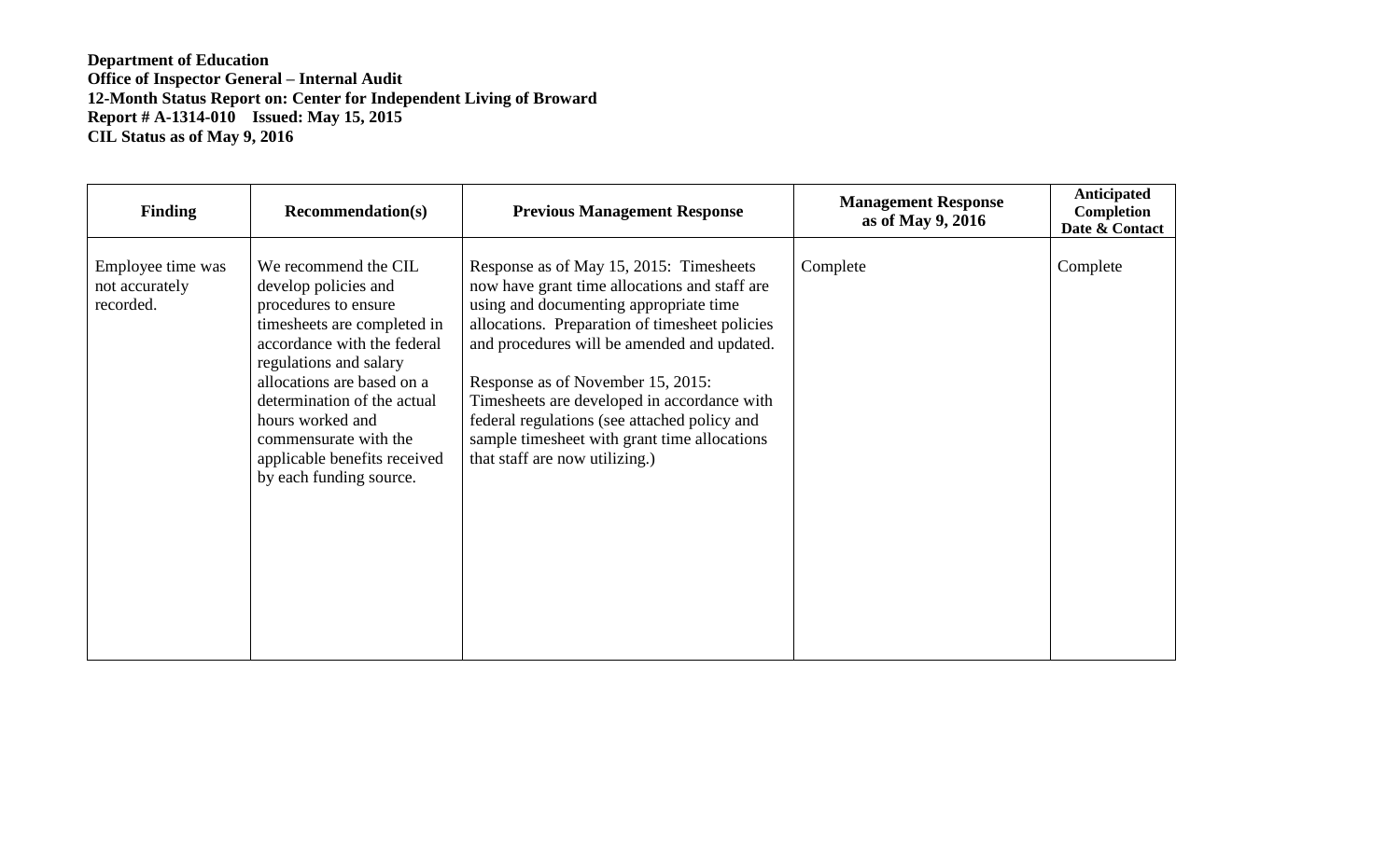| <b>Finding</b>                                                                   | <b>Recommendation(s)</b>                                                                                                                                                                                                                                                                                                                                                                                                                       | <b>Previous Management Response</b>                                                                                                                                                                                                                                                                                                                                                                                                                                                                                                                                                                                                                                                                                     | <b>Management Response</b><br>as of May 9, 2016 | Anticipated<br><b>Completion Date</b><br>& Contact |
|----------------------------------------------------------------------------------|------------------------------------------------------------------------------------------------------------------------------------------------------------------------------------------------------------------------------------------------------------------------------------------------------------------------------------------------------------------------------------------------------------------------------------------------|-------------------------------------------------------------------------------------------------------------------------------------------------------------------------------------------------------------------------------------------------------------------------------------------------------------------------------------------------------------------------------------------------------------------------------------------------------------------------------------------------------------------------------------------------------------------------------------------------------------------------------------------------------------------------------------------------------------------------|-------------------------------------------------|----------------------------------------------------|
| Invoices were not<br>submitted timely.                                           | We recommend DVR monitor<br>the CIL to ensure submission<br>of invoices and supporting<br>documentation in accordance<br>with contract terms.                                                                                                                                                                                                                                                                                                  | Response as of May 15, 2015: Concur. Changes will be<br>implemented as recommended.<br>Response as of November 15, 2015: A review of receipt of<br>invoice and supporting documentation for the period May -<br>September 2015 reveals that documentation was received no later<br>than 30 days after the close of monthly business for each month<br>reviewed.                                                                                                                                                                                                                                                                                                                                                         | Complete                                        |                                                    |
| CIL expenditures did<br>not conform with the<br>approved contract<br>and budget. | We recommend DVR include<br>a review of expenditures in its<br>monitoring activities and more<br>closely review invoices to<br>ensure expenditures are<br>appropriate and align with the<br>approved budget. We further<br>recommend DVR review<br>previous and current<br>expenditures for unallowable<br>expenses, such as those<br>identified in our audit, and<br>seek repayment from the CIL<br>for those expenses deemed<br>unallowable. | Response as of May 15, 2015: Concur. Changes will be<br>implemented as recommended.<br>Response as of November 15, 2015: VR implemented a monthly<br>cost reimbursement payment method to ensure detailed reviews<br>of expenditures documented in the approved budget.<br>The CIL of Broward has indicated the use of the facility is no<br>longer taking place and that all meetings held benefitted the<br>customers. DVR is not seeking repayment of the funds as it will<br>take away from the purpose of the program, helping persons with<br>disabilities to live independently and function within their<br>communities, maximize leadership, empowerment and if<br>appropriate secure and maintain employment. | Complete                                        |                                                    |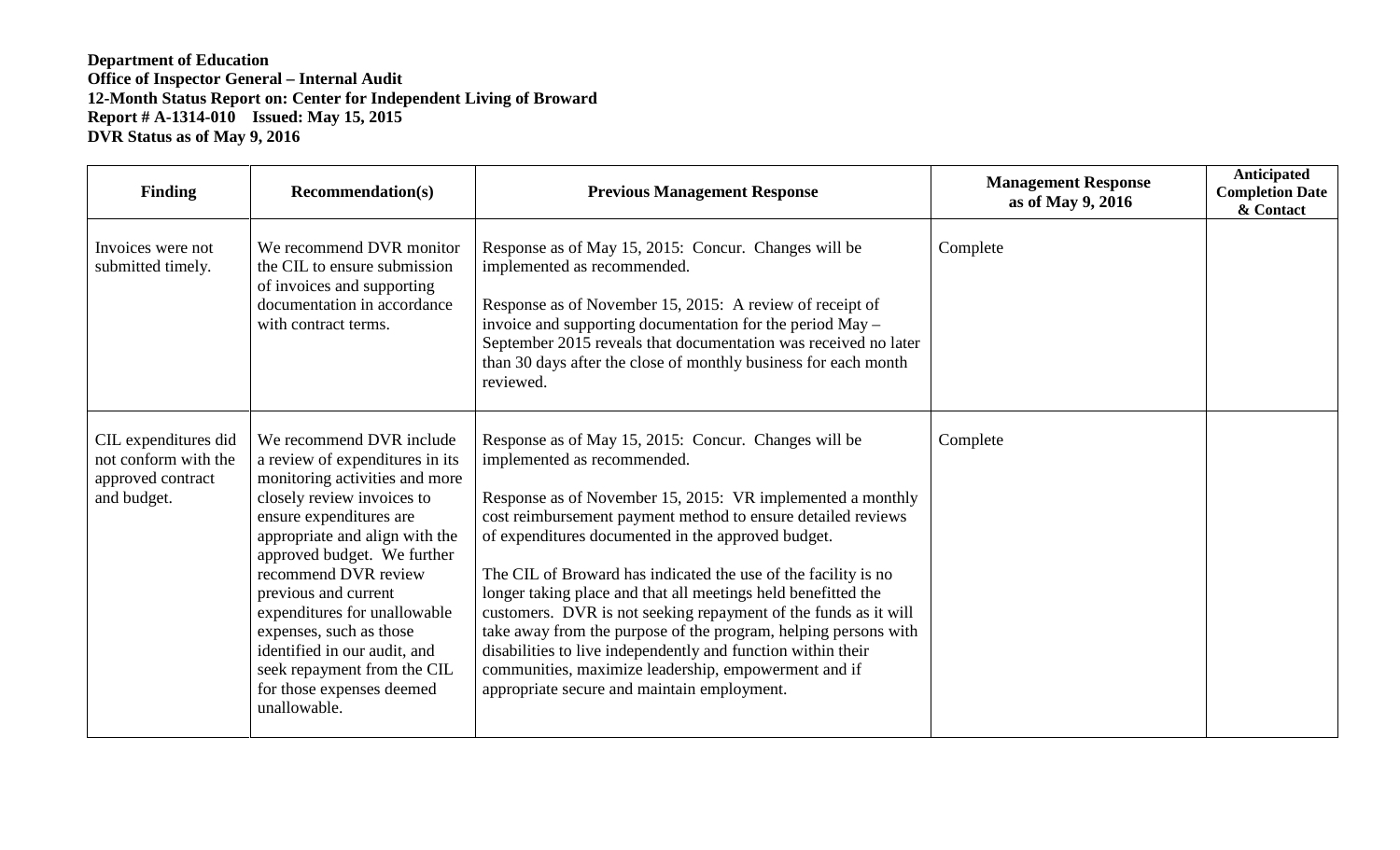| <b>Finding</b>                                                                      | <b>Recommendation(s)</b>                                                                              | <b>Previous Management Response</b>                                                                                                                                                                                                                                                                                                                                                                                                                                                                                                                                                                                                                                        | <b>Management Response</b><br>as of May 9, 2016        | Anticipated<br><b>Completion Date</b><br>& Contact |
|-------------------------------------------------------------------------------------|-------------------------------------------------------------------------------------------------------|----------------------------------------------------------------------------------------------------------------------------------------------------------------------------------------------------------------------------------------------------------------------------------------------------------------------------------------------------------------------------------------------------------------------------------------------------------------------------------------------------------------------------------------------------------------------------------------------------------------------------------------------------------------------------|--------------------------------------------------------|----------------------------------------------------|
| Service hours were<br>inconsistently<br>recorded.                                   | We recommend DVR include<br>the review of service hour<br>documentation in its<br>monitoring efforts. | Response as of May 15, 2015: Concur. Changes will be<br>implemented as recommended.<br>Response as of November 15, 2015: VR reviews detailed time<br>records and the methodology used to document service hours<br>during on-site reviews. As a part of monthly invoice review, at a<br>minimum, the monthly amount of service hours provided is<br>consistent with the contract scope of work. The monthly review<br>also includes ensuring the deliverable tracking spreadsheet is<br>updated to reflect the completed number of services hours. DVR<br>will conduct desktop reviews to ensure hours reported reflect the<br>documentation each CIL should keep on file. | Desktop reviews – ongoing<br>Onsite monitoring planned | Ongoing<br>May 2017                                |
| <b>Consumer Service</b><br>Records (CSR) were<br>missing required<br>documentation. | We recommend DVR include<br>the review of CSRs in its<br>monitoring activities.                       | Response as of May 15, 2015: Concur. Changes will be<br>implemented as recommended.<br>Response as of November 15, 2015: VR reviews CSRs during<br>onsite visits using RSA's monitoring tool. We monitor to the<br>extent possible given limitations on expenditures for the<br>administration of the program. (See attached monitoring plan)                                                                                                                                                                                                                                                                                                                              | Ongoing                                                | Ongoing                                            |